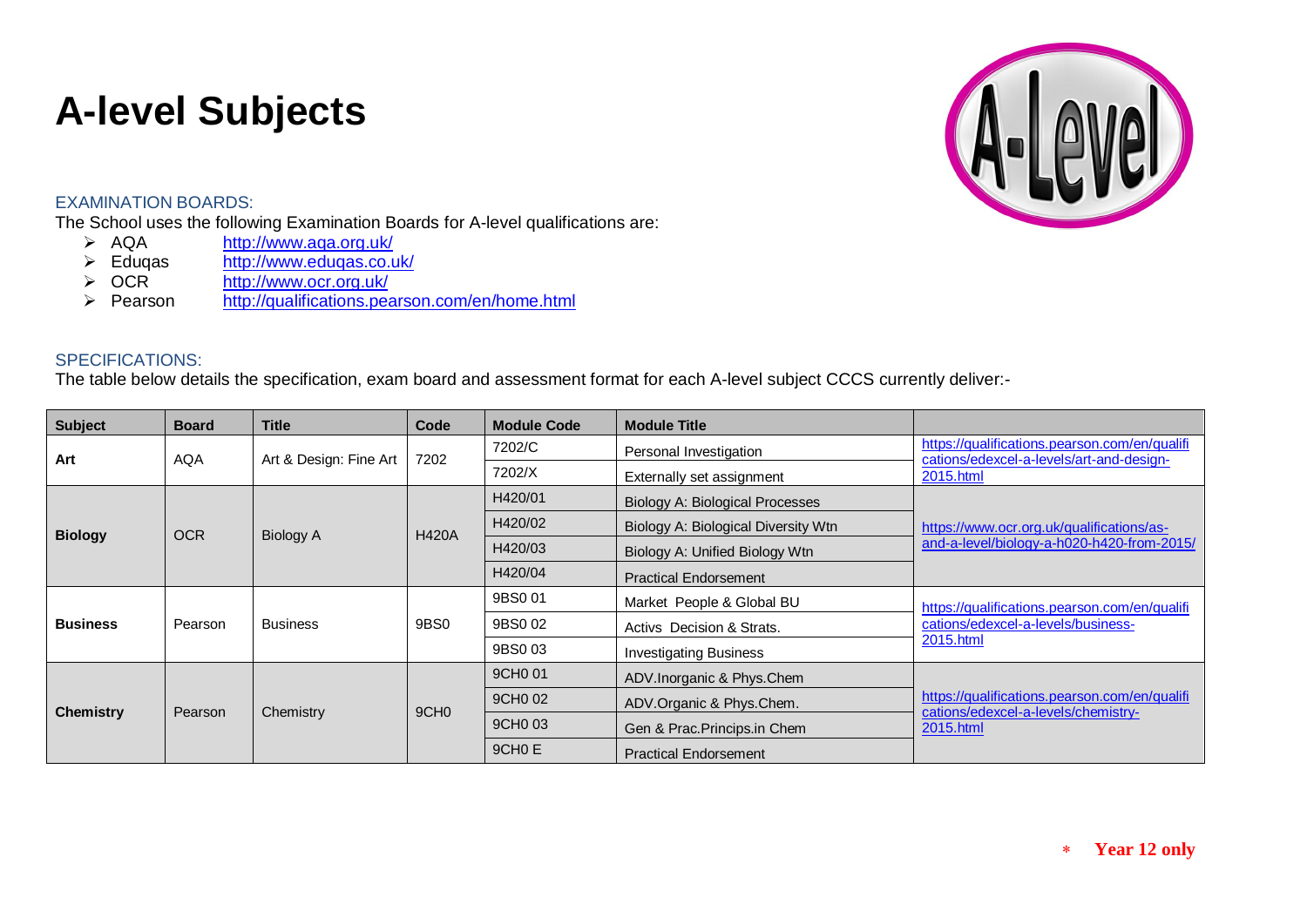| <b>Subject</b>               | <b>Board</b> | <b>Title</b>               | Code             | <b>Module Code</b> | <b>Module Title</b>                           |                                                                                                     |
|------------------------------|--------------|----------------------------|------------------|--------------------|-----------------------------------------------|-----------------------------------------------------------------------------------------------------|
|                              |              |                            |                  | H446/01            | Computer systems                              | https://www.ocr.org.uk/qualifications/as-                                                           |
| Computer<br><b>Science</b>   | <b>OCR</b>   | <b>Computer Science</b>    | <b>H446B</b>     | H446/02            | Algorithms and programming                    | and-a-level/computer-science-h046-h446-                                                             |
|                              |              |                            |                  | H446/04            | Programming project                           | from-2015/                                                                                          |
|                              |              |                            |                  | A690U10-1          | Drama Comp 1 Theatre Workshop                 |                                                                                                     |
| Drama *                      | Eduqas       | Drama and Theatre          | A690QS           | A690U20-1          | Drama Comp 2 Text in Action                   | https://www.edugas.co.uk/gualifications/dra<br>ma-and-theatre/as-a-level/                           |
|                              |              |                            |                  | A690U30-1          | Drama Comp 3 Text in Performance              |                                                                                                     |
|                              |              |                            |                  | 9EC0 01            | Markets & Bus. Behaviour                      | https://qualifications.pearson.com/en/qualifi                                                       |
| <b>Economics</b>             | Pearson      | Economics A                | 9EC <sub>0</sub> | 9EC0 02            | National & Global Economy                     | cations/edexcel-a-levels/economics-a-                                                               |
|                              |              |                            |                  | 9EC0 03            | Micro & Macro Economics                       | 2015.html                                                                                           |
|                              |              |                            |                  | 7712/1             | Love through the ages                         |                                                                                                     |
| <b>English</b><br>Literature | <b>AQA</b>   | English Literature A       | 7712B            | 7712/2B            | Texts in shared contexts                      | https://www.aqa.org.uk/subjects/english/as-<br>and-a-level/english-literature-a-7711-7712           |
|                              |              |                            |                  | 7712/C             | Independent critical study: texts across time |                                                                                                     |
| <b>EPQ</b>                   | <b>AQA</b>   | <b>Extended Project</b>    | 7993             | 7793               | <b>Extended Project</b>                       | https://www.aqa.org.uk/subjects/projects/pr<br>oject-qualifications/EPQ-7993                        |
|                              |              |                            |                  | 7652/1             | Listening, Reading and Writing                |                                                                                                     |
| <b>French</b>                | <b>AQA</b>   | French                     | 7652             | 7652/2             | Writing                                       | https://www.aqa.org.uk/subjects/languages/<br>as-and-a-level/french-7652                            |
|                              |              |                            |                  | 7652/3T            | Teaching conducted speaking test              |                                                                                                     |
|                              |              |                            |                  | 9FM0/01            | <b>Core Pure Mathematics 1</b>                |                                                                                                     |
| <b>Further Maths</b>         | Pearson      | <b>Further Mathematics</b> | 9FM <sub>0</sub> | 9FM0/02            | Core Pure Mathematics 2                       | https://qualifications.pearson.com/en/qualifi<br>cations/edexcel-a-levels/mathematics-<br>2017.html |
|                              |              |                            |                  | 9FM0/3B            | <b>Further Statistics 1</b>                   |                                                                                                     |
|                              |              |                            |                  | 9FM0/3C            | <b>Further Mechanics 1</b>                    |                                                                                                     |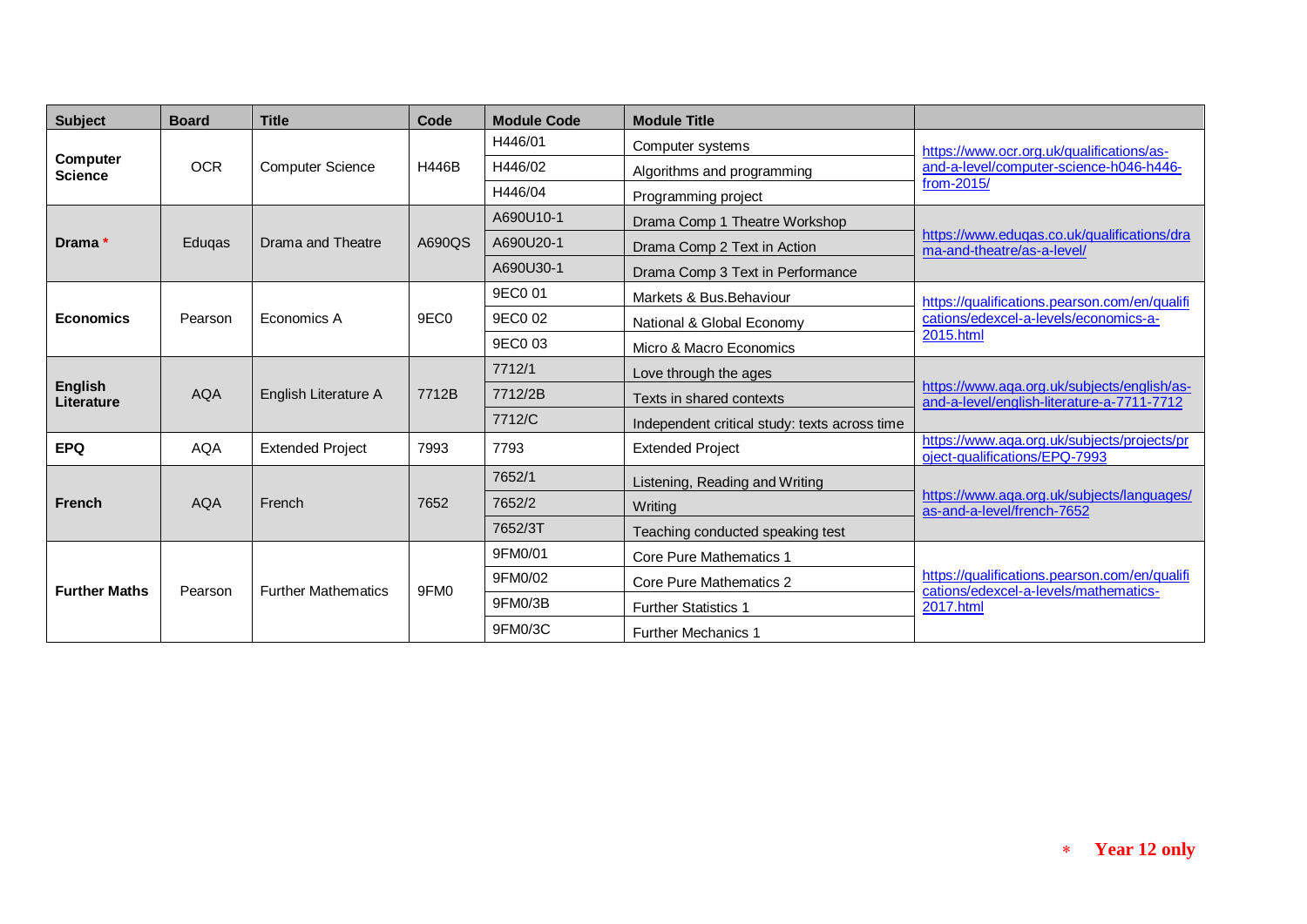| <b>Subject</b> | <b>Board</b> | <b>Title</b>     | Code             | <b>Module Code</b> | <b>Module Title</b>                                         |                                                                                                     |
|----------------|--------------|------------------|------------------|--------------------|-------------------------------------------------------------|-----------------------------------------------------------------------------------------------------|
| Geography      | <b>OCR</b>   | Geography        | H481B            | H481/01            | Physical systems                                            | https://www.ocr.org.uk/qualifications/as-<br>and-a-level/geography-h081-h481-from-<br>2016/         |
|                |              |                  |                  | H481/02            | Human interactions                                          |                                                                                                     |
|                |              |                  |                  | H481/03            | Geographical debates                                        |                                                                                                     |
|                |              |                  |                  | H481/05            | Investigative Geography                                     |                                                                                                     |
| German         | Pearson      | German           | 9GN0A            | 9GN0 01            | Listen Read, & Translation                                  | https://qualifications.pearson.com/en/qualifi<br>cations/edexcel-a-levels/german-2016.html          |
|                |              |                  |                  | 9GN0 02            | Writ. Resp. Works & Trans                                   |                                                                                                     |
|                |              |                  |                  | 9GN0 3A            | Speaking [TE]                                               |                                                                                                     |
| <b>History</b> | <b>OCR</b>   | <b>History A</b> | H <sub>505</sub> | Y113/01            | Britain 1930-1997                                           | https://www.ocr.org.uk/qualifications/as-<br>and-a-level/history-a-h105-h505-from-2015/             |
|                |              |                  |                  | Y213/01            | The French Revolution and the rule of<br>Napoleon 1774-1815 |                                                                                                     |
|                |              |                  |                  | Y318/01            | Russia and its Rulers 1855-1964                             |                                                                                                     |
|                |              |                  |                  | <b>Y100B</b>       | Topic based essay                                           |                                                                                                     |
| <b>Maths</b>   | Pearson      | Mathematics      | <b>9MA0</b>      | 9MA0 01            | <b>Pure Mathematics 1</b>                                   | https://qualifications.pearson.com/en/qualifi<br>cations/edexcel-a-levels/mathematics-<br>2017.html |
|                |              |                  |                  | 9MA0 02            | <b>Pure Mathematics 2</b>                                   |                                                                                                     |
|                |              |                  |                  | 9MA0 03            | <b>Statistics &amp; Mechanics</b>                           |                                                                                                     |
| <b>Media</b>   | Edugas       | Media Studies    | A680QS           | A680U10-1          | Media Products, Industries and Audiences                    | https://www.eduqas.co.uk/qualifications/me<br>dia-studies/as-a-level/                               |
|                |              |                  |                  | A680U20-1          | Media Forms and Products in Depth                           |                                                                                                     |
|                |              |                  |                  | A680U30-1          | Cross-Media Production                                      |                                                                                                     |
| <b>Music</b>   | Pearson      | Music            | 9MU0             | 9MU0 01            | Performing                                                  |                                                                                                     |
|                |              |                  |                  | 9MU0 02            | Composing                                                   | https://qualifications.pearson.com/en/qualifi<br>cations/edexcel-a-levels/music-2016.html           |
|                |              |                  |                  | 9MU0 03            | Appraising                                                  |                                                                                                     |